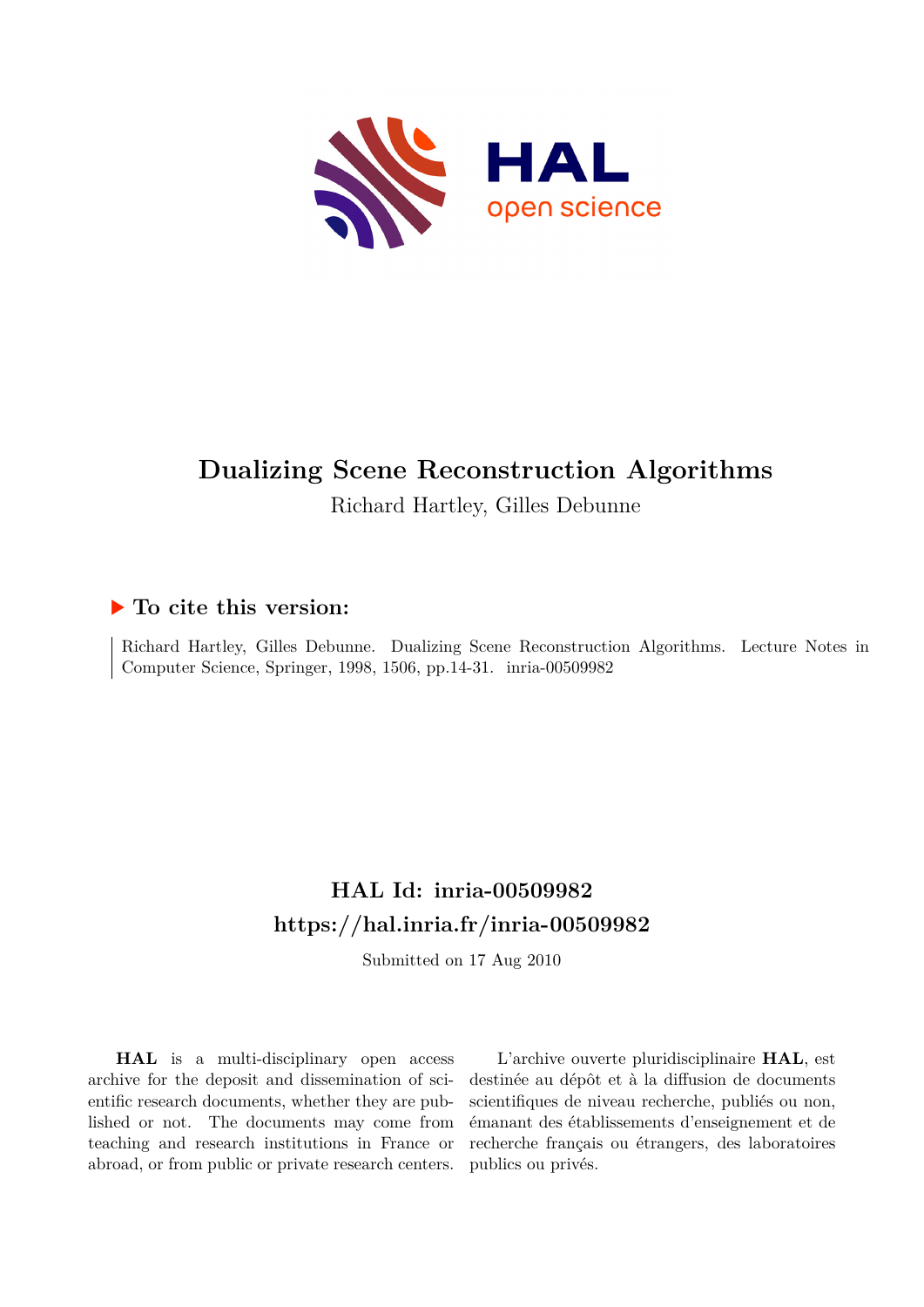# Dualizing Scene Reconstruction Algorithms

Richard Hartley and Gilles Debunne

GE-CRD, Schenectady, NY ENSIMAG, Grenoble.

## Abstract

It has been known since the work of Carlsson and Weinshall that there is a dualization principle that allows one to interchange the role of points being viewed by several cameras and the camera centres themselves. In principle this implies the possibility of dualizing projective reconstruction algorithms to obtain new algorithms. In this paper, this theme is developed at a theoretical and algorithmic level. The nature of the duality mapping is explored and its application to reconstruction ambiguity is discussed. An explicit method for dualizing any projective reconstruction algorithm is given. At the practical implementation level, however, it is shown that there are difficulties which have so far defeated successful application of this dualization method to produce working algorithms.

## 1 Introduction

The theory and practice of projective and metric reconstruction from uncalibrated and semi calibrated views has reached a level of maturity in recent years that excellent results may now be achieved. Papers presented at this workshop and reported in this volume show the high quality of reconstruction that is now possible.

In particular, it would appear that many of the problems of reconstruction have now reached a level where one may claim that they are solved. Such problems include

- 1. Computation of the multifocal tensors, particularly the fundamental matrix and trifocal tensors (the quadrifocal tensor having not received so much attention). attention).
- 2. Extraction of the camera matrices from these tensors, and subsequent projective reconstruction from two and three views.

Other signicant successes have been achieved, though there may be more to learn about these problems.

- 1. Application of bundle adjustement to solve more general reconstruction problems.
- 2. Metric (Euclidean) reconstruction given minimal assumptions on the camera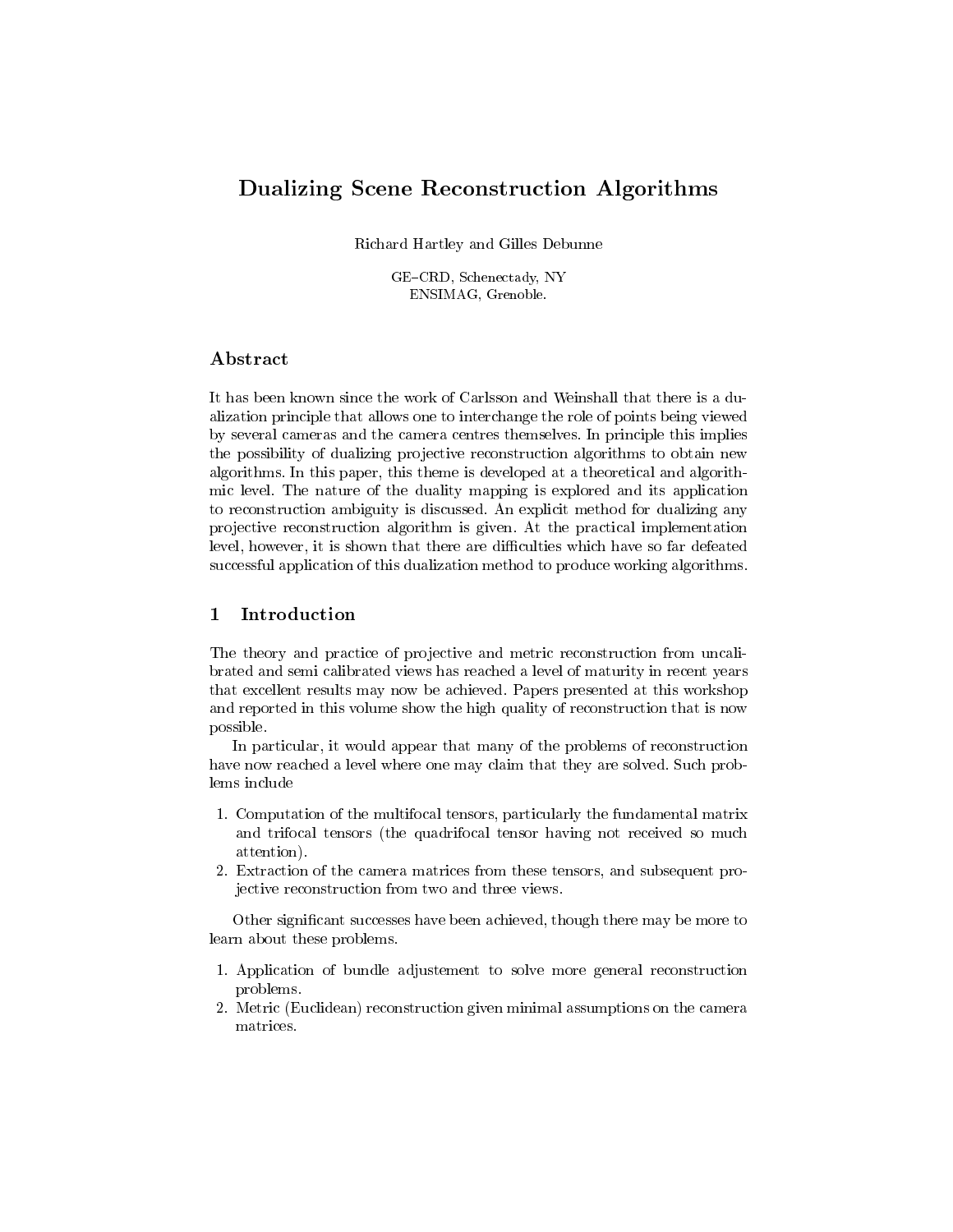3. Automatic detection of correspondences in image sequences, and elimination of outliers and false matches using the multifocal tensor relationships.

In other areas the last word has clearly not been written. Notably, there is not any single satisfactory algorithm for projective reconstruction from several views. Many methods have been tried : iterative methods, methods based on tacking together reconstructions from small numbers of views, or factorizationbased algorithms, which need arbitrary guesses at depth.

This paper discusses a technique that, although known, seems not to have received as much attention as may be warranted. The method based on a dualization principle expounded by Carlsson and also Weinshall ([?,?]) can in principle transform the problem of projective reconstruction from long image sequences into the problem of projective reconstruction from small numbers of views, for which (as claimed above) the reconstruction problem is essentially solved. It is shown that although this duality theoretically gives rise to the desired multipleview algorithms, in reality there are practical difficulties. In this paper, the problem of how to obtain working algorithms from this method is not solved. The purpose is to highlight the fascinating properties of the duality method, here called Carlsson duality, with the hope of awaking enough interest to lead to a practical implementation of these methods.

Before we proceed to discuss duality, I claim the privilege of giving an opinion. At this point of maturity, the understanding of the underlying geometrical properties of multi-view vision and the implementation of high-quality geometrical algorithms have outstripped the less mathematically structured tasks of correspondence matching and 3D model building that are essential to building a good system (despite the excellent results achieved and reported at the workshop). In short, we seem to be able to obtain small robust sets of image correspondences and reconstruct these points in 3-space. But how does one find sufficiently many correspondences to build a complete model, and anyway, how does one build a complete 3D model, that is, fill in the gaps between the points? We can still not do satisfactory automatic reconstruction from complex outdoor scenes (for instance a forest scene) or even indoor scenes such as a room with a jumble of furniture and equipment (such as my office). However, leaving for another day a consideration of these harder problem, we now turn to the main technical sub ject of this paper.

#### 2 Carlsson Duality

Let  $E_1 = (1, 0, 0, 0)$ ,  $E_2 = (0, 1, 0, 0)$ ,  $E_3 = (0, 0, 1, 0)$  and  $E_4 = (0, 0, 0, 1)$ form part of a projective basis for P  $\overline{\phantom{a}}$  . Similarly, let  $e_1 = (1,0,0)$   $\overline{\phantom{a}} e_2 = (0,1,0)$  $e_3 = (0,0,1)$   $e_4 = (1,1,1)$  be a projective basis for the projective image plane  $\mathcal{P}^2$ 

.Now, consider a camera with matrix P. We assume that the camera centre does not sit on any of the axial planes, that is  $\mathbf{A} \equiv (X, Y, Z, T)^\top$  and none of the four coordinates is zero. In this case, no three of the points  $PE<sub>i</sub>$  for  $i = 1, \ldots, 3$  are collinear in the image. Consequently, one may apply a pro jective transformation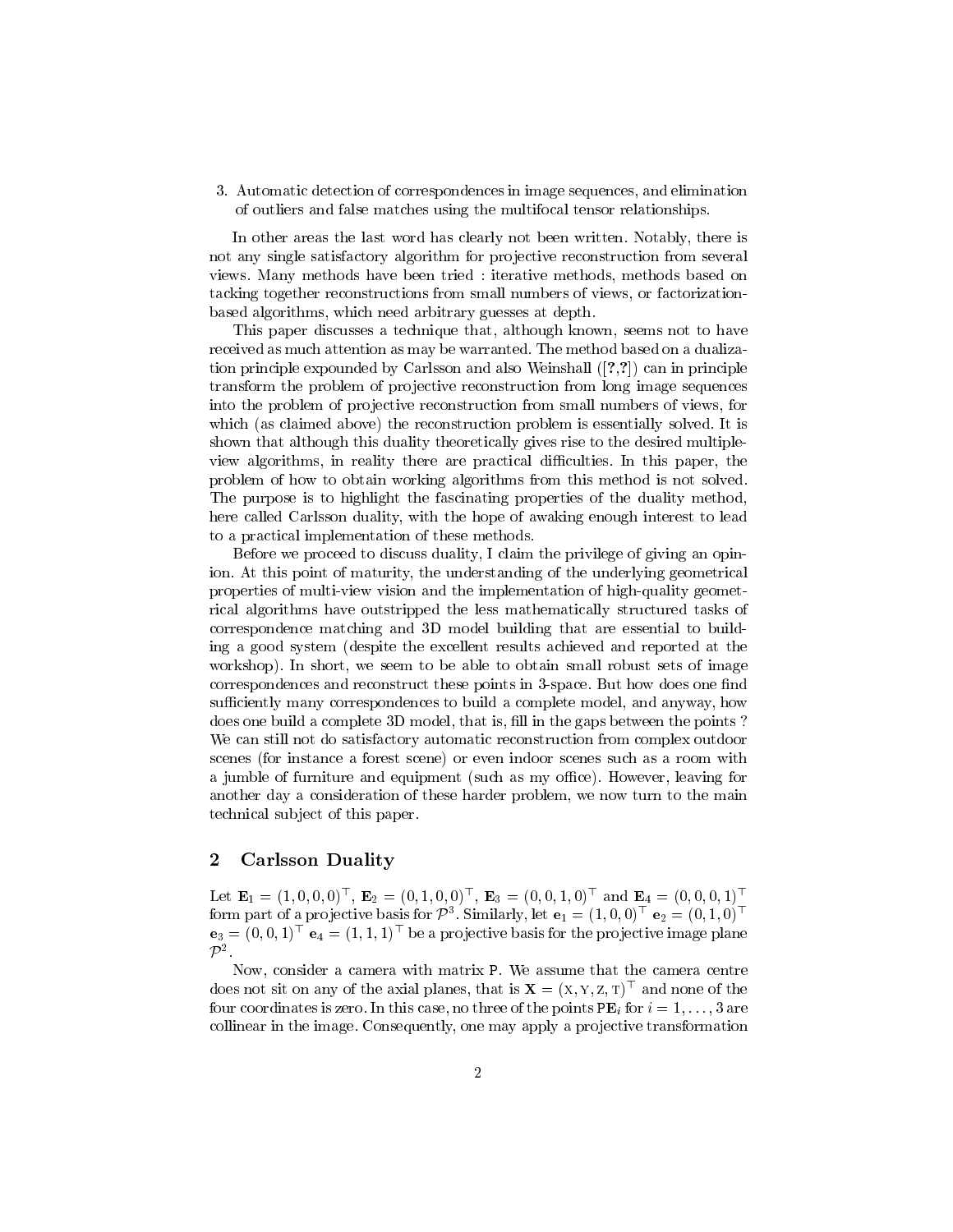H to the image so that  $e_i = \text{HPE}_i$ . We assume that this has been done, and henceforth denote HP simply by P. Since  $PE_i = e_i$ , one computes that the form of the matrix P is

$$
\mathbf{P} = \begin{bmatrix} \alpha^{-1} & -\delta^{-1} \\ \beta^{-1} & -\delta^{-1} \\ \gamma^{-1} & -\delta^{-1} \end{bmatrix} . \tag{1}
$$

Further, the camera centre is  $\mathbf{C} = (\alpha, p, \gamma, \theta)^\top$ , as one verifies by solving PC  $=$  0.  $\mathbf{u} \in \mathbb{R}$  ( $\alpha, \beta, \gamma, \theta$ ) is any point in  $P^-,$  then the matrix in (1) will be denoted by

Now, for any point  $\mathbf{X} = (X, Y, Z, T)^\top$  one verifies that

$$
\mathbf{P}_{\mathbf{C}}\mathbf{X} = \begin{pmatrix} \alpha^{-1}\mathbf{X} - \delta^{-1}\mathbf{T} \\ \beta^{-1}\mathbf{Y} - \delta^{-1}\mathbf{T} \\ \gamma^{-1}\mathbf{Z} - \delta^{-1}\mathbf{T} \end{pmatrix} . \tag{2}
$$

This observation leads to the following definition

**Definition 1.** The mapping of  $P<sup>2</sup>$  to itself given by

$$
(X, Y, Z, T)^{\top} \mapsto (YZT, ZTX, TXY, XYZ)^{\top}
$$

will be called the Carlsson map, and will be denoted by  $\Gamma$ . We denote the image of a point **X** under  $\Gamma$  by  $\overline{\mathbf{X}}$ . The image of an object under  $\Gamma$  is sometimes referred to as the dual object, for reasons that will be seen later.

The Carlsson map is an example of a *Cremona* transformation. For more information on Cremona transformations, the reader is refered to Semple and Kneebone ([?]).

Note. If none of the coordinates of <sup>X</sup> is zero then we may divide <sup>X</sup> by xyzt. I hen I is equivalent to  $(x, y, z, t) \mapsto (x, y, z, y, z, t)$ ,  $y = z, z, y$ , I has is the form of the mapping that we will usually use. In the case where one of the coordinates of  $X$  is zero, then the mapping will be interpreted as in the definition. Note that any point  $(0, Y, Z, T)$  is mapped to the point  $(1, 0, 0, 0)$  by  $I$ , provided none of the other coordinates is zero. Thus, the mapping is not one-to-one.

If two of the coordinates of  $\boldsymbol{\Lambda}$  are zero, then  $\boldsymbol{\Lambda} \equiv (0,0,0,0)$ , which is an undefined point. Thus,  $\Gamma$  is not defined at all points. In fact, there is no way to extend  $\Gamma$  continuously to such points. Note that the points for which the mapping is undefined consists of the lines joining two of the points  $E_i$ . We will call the four points  $\mathbf{E}_i$  the vertices of the *reference tetrahedron*. The lines joining two vertices are the edges of the tetrahedron, and the planes defined by three vertices are the faces of the reference tetrahedron. As remarked,  $\Gamma$  is undefined on the edges of the reference tetrahedron. As for the faces of the reference tetrahedron, these are the points with a zero coordinate. Consequently (as shown above), each face is mapped by  $\Gamma$  to a single point, namely the opposite vertex of the reference tetrahedron.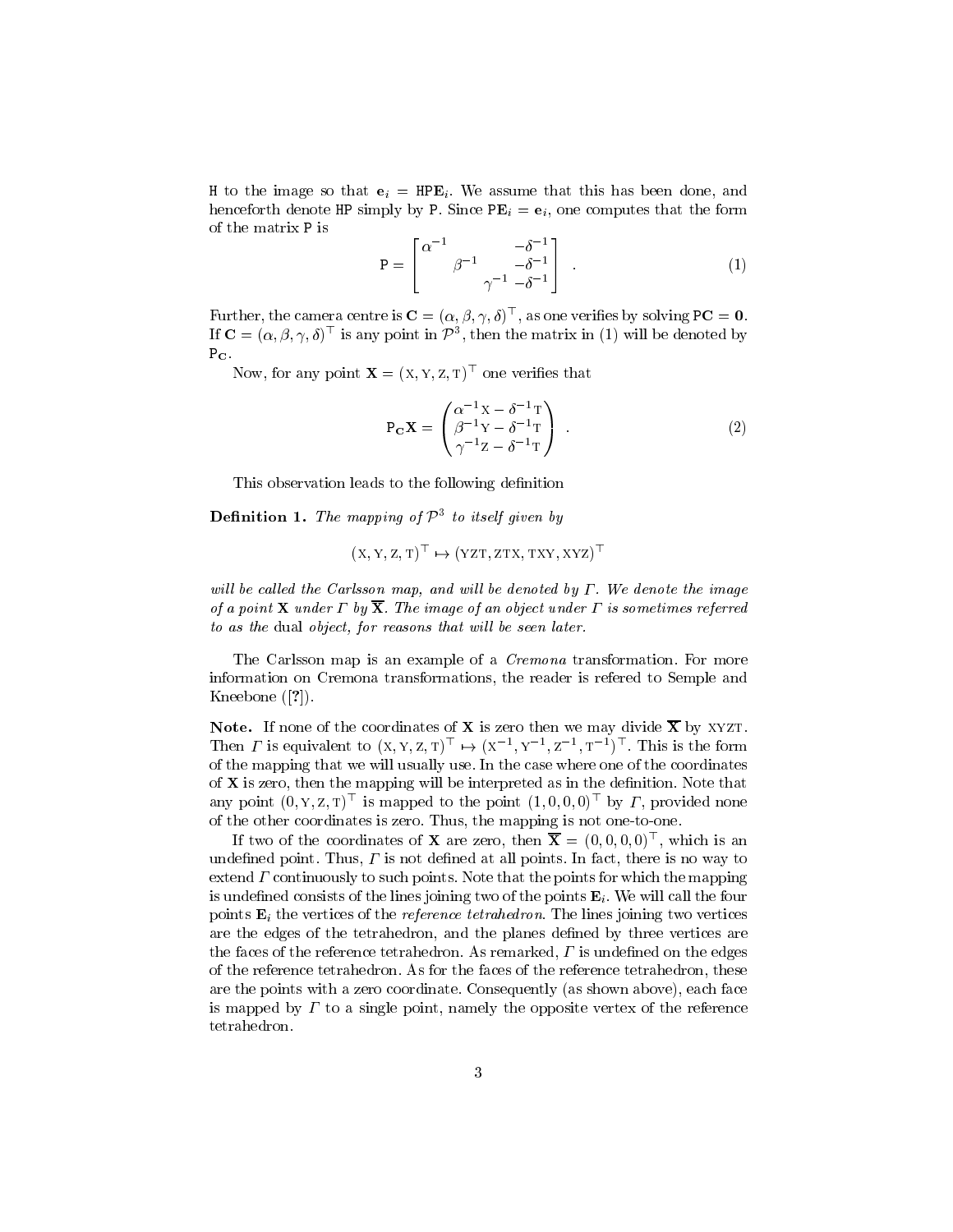#### Duality

The major importance of the Carlsson map derives from the following formula, which is easily derived from (2).

$$
P_C X = P_{\overline{X}} \overline{C}
$$
 (3)

Thus,  $\Gamma$  interchanges the rôles of object points and camera centres. Thus,  $C$ acting on **X** gives the same result as  $\overline{X}$  acting on  $\overline{C}$ . The consequences of this result will be investigated soon. However, first we will investigate the way in which  $\Gamma$  acts on other geometric objects.

**Theorem (2.0.1).** The Carlisson map, I acts in the following manner.

- 1. It maps a line passing through two general points  $X_0$  and  $X_1$  to the twisted cubic passing through  $\overline{\mathbf{X}}_0$ ,  $\overline{\mathbf{X}}_1$  and the the four reference vertices  $\mathbf{E}_1,\ldots,\mathbf{E}_4$ .
- 2. It maps a line passing through any of the points  $E_i$  to a line passing through the same  $\mathbf{E}_i$ . We exclude the lines lying on the face of the reference tetrahedron, since such lines will be mapped to a single point.
- 3. It maps a quadric Q passing through the four points  $\mathbf{E}_i$ ,  $i = 1, \ldots 4$  to a quadric surface (denoted  $\overline{Q}$ ) passing through the same four points. If  $Q$  is a ruled quadric, then so is  $\overline{Q}$ . If  $Q$  is degenerate then so is  $\overline{Q}$ .

*Proof.* Part 1. A line has parametric equation  $(X_0 + a\theta, Y_0 + b\theta, Z_0 + c\theta, T_0 + d\theta)^{\top}$ , , and a point on this line is taken by the Carlsson map to the point

$$
((Y_0 + b\theta)(Z_0 + c\theta)(T_0 + d\theta), \ldots, (X_0 + a\theta)(Y_0 + b\theta)(Z_0 + c\theta))^\top
$$
.

Thus, the entries of the vector are cubic functions of  $\theta$ , and the curve is a twisted cubic. Now, setting  $\theta = -x_0/a$ , the term  $(x_0 + a\theta)$  vanishes, and the corresponding qual point is  $((y_0 + b\sigma)(z_0 + c\sigma)(t_0 + a\sigma), 0, 0, 0) \approx (1, 0, 0, 0)$ . The first entry is the only one that does not contain  $(X_0 + a\theta)$ , and hence the only one that does not vanish. This shows that the reference vertex  $\mathbf{E}_1 = (1, 0, 0, 0)^\top$ is on the twisted cubic. By similar arguments, the other points  $\mathbf{E}_2,\ldots,\mathbf{E}_4$  lie on the twisted cubic also. Note that a twisted cubic is defined by 6 points, and this  $\alpha$  where cubic is defined by the given 6 points  $\mathbf{E}_l$ ,  $\mathbf{x}_0$ ,  $\mathbf{x}_1$  that he on  $\alpha$ , where  $\mathbf{x}_0$ and  $X_1$  are any two points defining the line.

**Part 2.** We prove this for times passing through the point  $E_1 = (1, 0, 0, 0)$ . An analogous proof holds for the other points  $\mathbf{E}_i$ . Choose another point  $\mathbf{X} =$  $(x, y, z, 1)$  on the line, such that  $\boldsymbol{\Lambda}$  does not lie on any face of the reference tetrahedron. Thus  $X$  has no zero coordinate. Points on a line passing through  $(1, 0, 0, 0)$  and  $\mathbf{X} = (X, Y, Z, T)$  are all of the form  $(\alpha, Y, Z, T)$  for varying val- $\alpha$  is of  $\alpha$  . These points are mapped by the transformation to  $(\alpha^{-1}, \gamma^{-1}, \gamma^{-1})$ I ms represents a line passing through the two points  $(1,0,0,0)$  and  $\mathbf{A} =$ (x1 ; <sup>y</sup>1 ; z1 ; t1 )<sup>&</sup>gt;

 $P$  are 3. Since the quadric Q part 3. Since the points  $P$  and the points  $P$  , the diagonal  $Q$  , the diagonal  $Q$ entries of Q must all be zero. This means that there are no terms involving a squared coordinate (such as <sup>x</sup><sup>2</sup> ) in the equation for the quadric. Hence the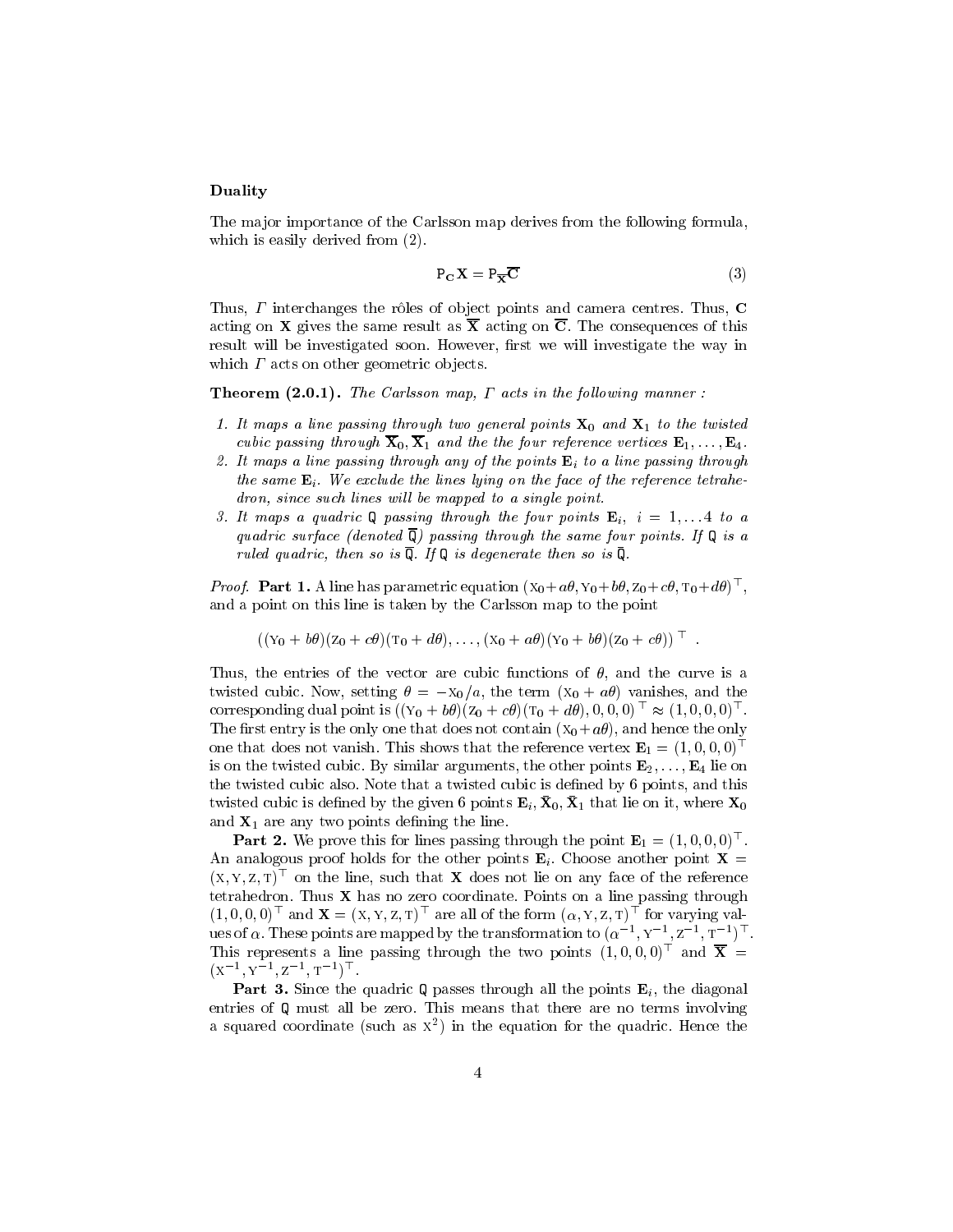equation for the quadric contains only mixed terms (such as xy, yz or xt). I herefore, a point  $\mathbf{X} = (X, Y, Z, T)$  lies on the quadric Q if and only if  $aXY +$  $bXZ + cXT + dYZ + eYT + fZT = 0$ . Dividing this equation by XYZT, we obtain  $aZ^{-1}T^{-1} + bY^{-1}T^{-1} + cY^{-1}Z^{-1} + dX^{-1}T^{-1} + eX^{-1}Z^{-1} + fX^{-1}Y^{-1} = 0.$  Since  $\mathbf{X} = \{X_1, Y_2, Z_3, T_4\}$ , this is a quadratic equation in the entries of  $\mathbf{X}$ . Thus  $\Gamma$  maps quadric to quadric. Specifically, suppose Q is represented by the matrix

$$
\mathbf{Q} = \begin{bmatrix} 0 & a & b & c \\ a & 0 & d & e \\ b & d & 0 & f \\ c & e & f & 0 \end{bmatrix} \quad \text{then} \quad \overline{\mathbf{Q}} = \begin{bmatrix} 0 & f & e & d \\ f & 0 & c & b \\ e & c & 0 & a \\ d & b & a & 0 \end{bmatrix}
$$

and  $\mathbf{X} \cdot \mathbf{U} \mathbf{X} = 0$  implies  $\mathbf{X} \cdot \mathbf{U} \mathbf{X} = 0$ . The quadric  $\mathbf{U}$  is a ruled quadric, since the generators of Q passing through the point  $E$  map to straight lines, lying on  $\overline{Q}$ . One may further verify that  $\det Q = \det \overline{Q}$ , which implies that if Q is a non-degerate quadric (that is det  $\mathbf{Q} \neq 0$ ), then so is  $\overline{\mathbf{Q}}$ . In this non-degenerate case, if  $\mathbf{Q}$  is a hyperboloid of one sheet, then det  $\mathbb{Q} > 0$ , from which it follows that det  $\overline{\mathbb{Q}} > 0$ . Thus  $\overline{\mathbb{Q}}$  is also a hyperboloid of one sheet.  $\Box$ 

We wish to interpret duality equation (3) in a coordinate-free manner. The matrix  $P_C$  has by definition the form given in (1), and maps  $E_i$  to  $e_i$  for  $i = 1,..., 4$ . The image  $P_{\text{C}}X$  is may be thought of as a representation of the projection of **X** relative to the projective basis  $e_i$  in the image. Alternatively,  $P_{\rm C}X$  represents the projective equivalence class of the set of the five rays  $\overline{\text{CE}_1},\ldots,\overline{\text{CE}_4},\overline{\text{CX}}$ . Thus  $P_{\text{C}}\text{X} = P_{\text{C}}\text{X}'$  if and only if the set of rays from C to X and the four vertices of the reference tetrahedron is pro jectively equivalent to the set of rays from  $C'$  to  $X'$  and the four reference vertices.

#### The duality principle.

There is nothing special about the four points  $E_1,\ldots,E_4$  used as vertices of the reference tetrahedron, other than the fact that they are non-coplanar. Given any four non-coplanar points, one may define a projective coordinate system in which these four points are the points  $E_i$  forming part of a projective basis. The Carlsson mapping may then be defined with respect to this coordinate frame. The resulting map is called the Carlsson map with respect to the given reference tetrahedron.

To be more precise, it should be observed that five points (not four) define a projective coordinate frame in  $P^{\pm}$ . In fact, there is more than one (in fact a 3-parameter family) of projective frames for which four non-coplanar points have coordinates  $E_i$ . Thus the Carlsson map with respect to a given reference tetrahedron is not unique. However, the mapping given by definition 1 with respect to any such coordinate frame may be used.

Given a statement or theorem concerning projections of sets of points with respect to one or more projection centres one may derive a dual statement. One requires that among the four points being projected, there are four non-coplanar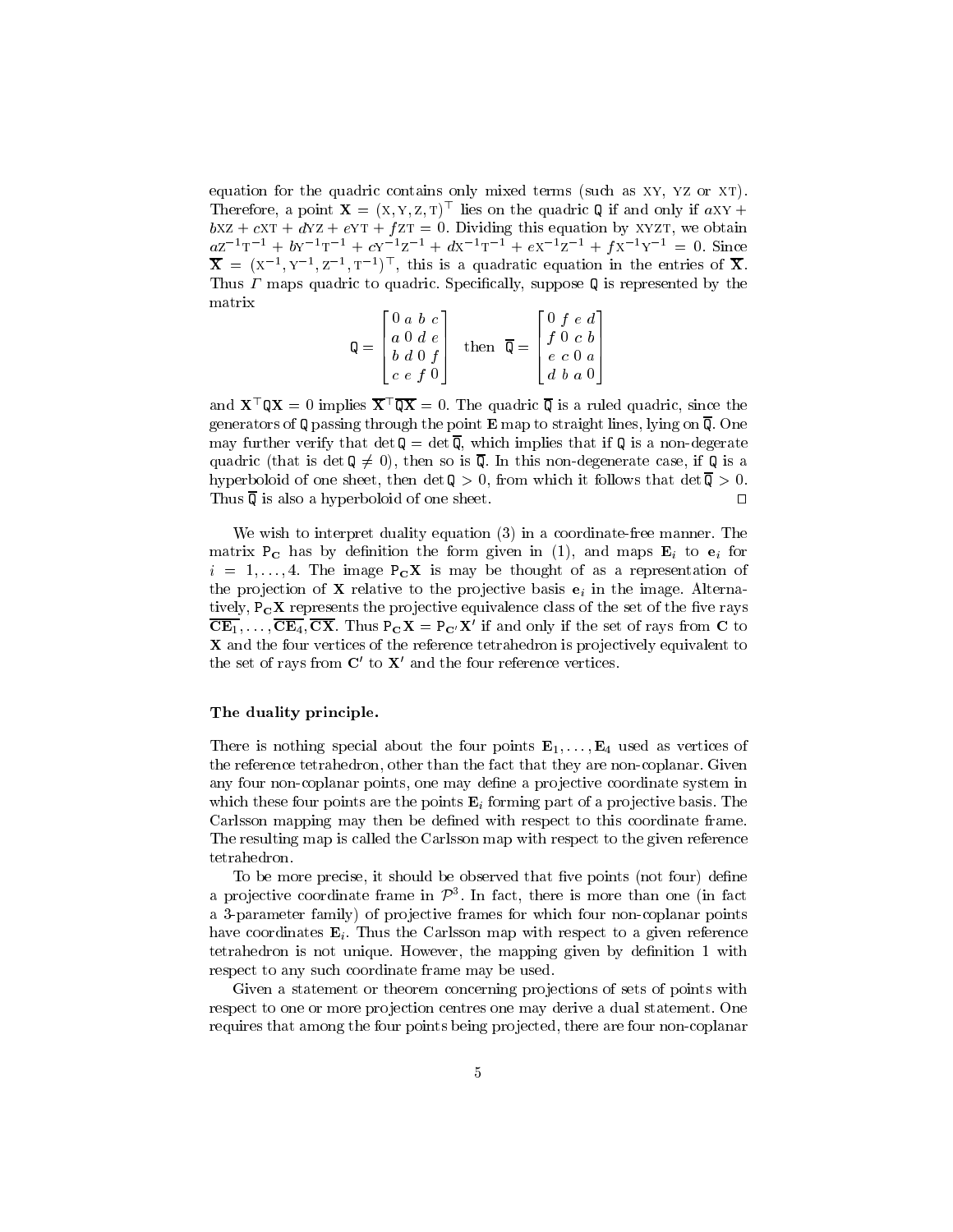points that may form a reference tetrahedron. Under a general duality mapping with respect to the reference tetrahedron

- 1. Points (other than those belonging to the reference tetrahedron) are mapped to centres of projection.
- 2. Centres of projection are mapped to points.
- 3. Straight lines are mapped to twisted cubics.
- 4. Ruled quadrics containing the reference tetrahedron are mapped to ruled quadrics containing the reference tetrahedron.

Points lying on an edge of the reference tetrahedron should be avoided, since the Carlsson mapping is undefined for such points. Using this as a sort of translation table, one may use existing theorems about point projection to be dualized, giving new theorems for which a separate proof is not needed.

Note : It is important to observe that only those points not belonging to the reference tetrahedron are mapped to camera centres by duality. The vertices of the reference tetrahedron remain points. In practice, in applying the duality principle, one may select any 4 points to form the reference tetrahedron, as long as they are non-coplanar. In general, in the results stated in the next section there will be an assumption (not always stated explicity) that **point sets considered** complete four non-coplanate points, which may be the referred which may be the reference

#### 2.1Reconstruction ambiguity

It will be shown in this section how various ambiguous reconstruction results may be derived simply from known, or obvious geometrical statements by applying duality.

We will be considering configurations of camera centres and 3D points, which will be denoted by  $\{C_1,\ldots,C_m;X_1,\ldots,X_n\}$  or variations thereof. Implicit is that the symbols appearing before the semicolon are camera centres, and those that come after are 3D points. In order to make the statements of derived results simple, the concept of *image equivalence* is defined.

 $D$ emmuon 2. Two conjigurations

$$
\{\mathbf C_1,\ldots \mathbf C_m; \mathbf X_1,\ldots \mathbf X_n\} \ and \ \{\mathbf C'_1,\ldots \mathbf C'_m; \mathbf X'_1,\ldots \mathbf X'_n\}
$$

are called image equivalent if for all i the image of the set of points  $X_1,\ldots,X_n$ observed from camera centre  $C_i$  is projectively equivalent to the image of points  $\mathbf{X}'_1,\ldots,\mathbf{X}'_n$  observed from  $\mathbf{C}'_i$ .

This definition makes sense, only because an image is determined up to projective equivalence by the centre of projection. The image of the points  $\mathbf{X}_1,\ldots,\mathbf{X}_n$  with respect to centre  $\mathbf{C}_i$  may be thought of somewhat abstractly as the projective equivalence class of the set of rays  $\{\overline{C_iX_j} : j = 1,\ldots,n\}.$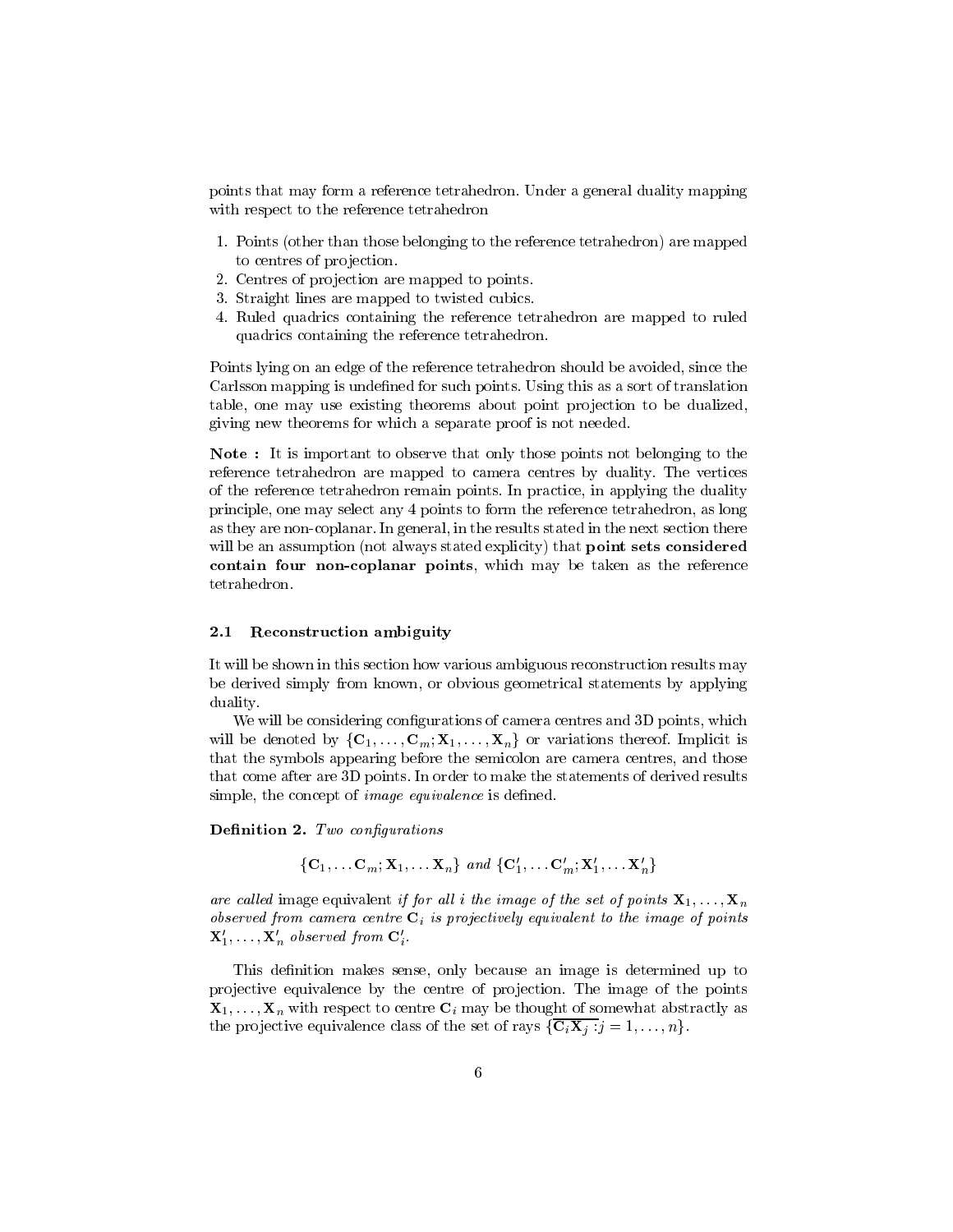The concept of image equivalence is distinct from projective equivalence of the sets of points and camera centres involved. Indeed, the relevance of this to reconstruction ambiguity is that if a configuration  $\{C_1,\ldots,C_m;X_1,\ldots,X_n\}$ allows another image-equivalent set which is not projective-equivalent, then this amounts to an ambiguity of the projective reconstruction problem, since the projective structure of the points and cameras is not uniquely defined by the set of images. In this case, we say that the configuration  $\{C_1,\ldots,C_m,X_1,\ldots,X_n\}$ allows an alternative reconstruction.

#### Single view ambiguity

As a simple example of what can be deduced using Carlsson duality, consider the following simple question : when do two points project to the same point in an image. The answer is obviously, when the two points lie on the same ray (straight line) through the camera centre. From this simple observation, one may deduce the following result.

 $\mathcal{L} = \mathcal{L} = \{1, 2, \ldots, n\}$  and a set of call limits  $\mathcal{L} = \{1, 1, \ldots, n\}$  and a point  $\mathcal{L} = \{1, 2, \ldots, n\}$ on a single straight line, and let  $\mathbf{E}_i : i = 1, \ldots, 4$  be the vertices of a reference tetrahedron. Let  $X$  be another point. The the two configurations

 ${C_1, \ldots, C_m; E_1, \ldots, E_4, X}$  and  ${C_1, \ldots, C_m; E_1, \ldots, E_4, X_0}$ 

are image-equivalent configurations if and only if  $X$  lies on the same straight line.

This is illustrated in Fig 1.

In passing to the dual statement, according to Theorem (2.0.1) the straight line becomes a twisted cubic through the four vertices of the reference tetrahedron. Thus the dual statement to  $(2.1.2)$  is :

 $\mathbf{I} = \mathbf{I}$  . Consider a set of points  $\mathbf{I}$  and a camera centre  $\mathbf{I}$  are given a single twisted cubic also passing through four reference vertices  $\mathbf{E}_k$ . Let C be any other camera centre. Then the configurations

 $\{C; E_1,\ldots,E_4, X_1,\ldots,X_m\}$  and  $\{C_0; E_1,\ldots,E_4, X_1,\ldots,X_m\}$ 

are image equivalent if and only if <sup>C</sup> lies on the same twisted cubic.

Since the points  $\mathbf{E}_i$  may be any four non-coplanar points, and a twisted cubic can not contain 4 coplanar points, one may state this last result in the following form :

**Proposition 1.** Let  $\mathbf{A}_1,\ldots,\mathbf{A}_m$  be a set of points and  $\mathbf{C}_0$  a camera centre all  $lying on a twisted cubic. Then for any other camera centre  $C$  the configurations$ 

$$
\{{\bf C}; {\bf X}_1, \ldots, {\bf X}_m\} \ \textit{and} \ \{{\bf C}_0; {\bf X}_1, \ldots, {\bf X}_m\}
$$

are image equivalent if and only if  $C$  lies on the same twisted cubic.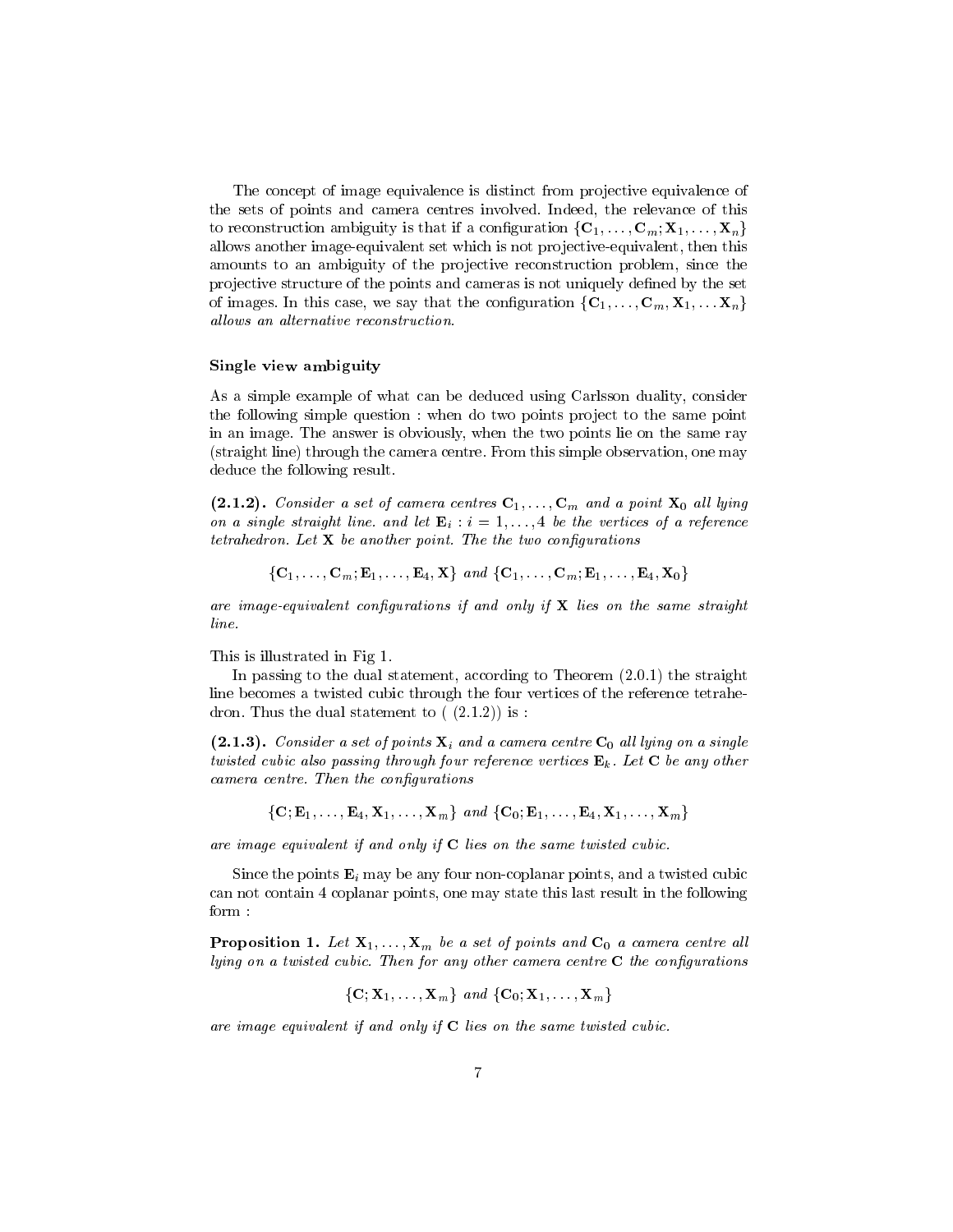This is illustrated in Fig ??. It shows that camera pose can not be uniquely determined whenever all points and a camera centre lie on a twisted cubic.

Using similar methods one can show that this is one of only two possible ambiguous situations. The other case in which ambiguity occurs is when all points and the two camera centres lie in the union of a plane and a line. This arises as the dual of the case when the straight line through the camera centres meets one of the vertices of the reference tetrahedron. In this case, the dual of this line is also a straight line through the same reference vertex (see Theorem (2.0.1)), and all points must lie on this line or the opposite face of the reference tetrahedron. These results were brought to the attention of the computer-vision community by Buchanan  $([?)$ .



Fig. 1. Left : Any point on the line passing through  $C$  and  $\Lambda$  is projected to the same point from projection centre C.

**Right :** The dual statement  $=$  from any centre of projection  $\bf{C}$  lying on a twisted cubic passing through  $X$  and the vertices of the reference tetrahedron, the five points are projected in the same way (up to projective equivalence). Thus a camera is constrained to lie on a twisted cubic by its image of five known points.

#### The horopter

Similar arguments can be used to derive the form of the horopter for two images. The horopter is the set of space points that map to the same point in two images. The following result is self-evident.

(2.1.4). Given points  $X$  and  $X$ , the set of camera centres  $C$  such that

 $\{C; E_1,\ldots,E_4,\mathbf{X}\}\text{ and }\{C; E_1,\ldots,E_4,\mathbf{X}'\}\$ 

are image equivalent is the straight line passing through  $X$  and  $X'$ .<br>This is illustrated in Fig 2. The dual of this statement is

**Proposition 2.** Given projection centres  $C$  and  $C$ , non-collinear with the four points  $\mathbf{E}_i$  of a reference tetrahedron, the set of points  $\mathbf{X}$  such that  $\{\mathbf{C}; \mathbf{E}_1, \ldots, \mathbf{E}_4, \mathbf{X}\}\$ and  $\{C', E_1, \ldots, E_4, X\}$  are image-equivalent is a twisted cubic passing through  $\mathbf{E}_1,\ldots,\mathbf{E}_4$  and the two projection centres **C** and **C'**.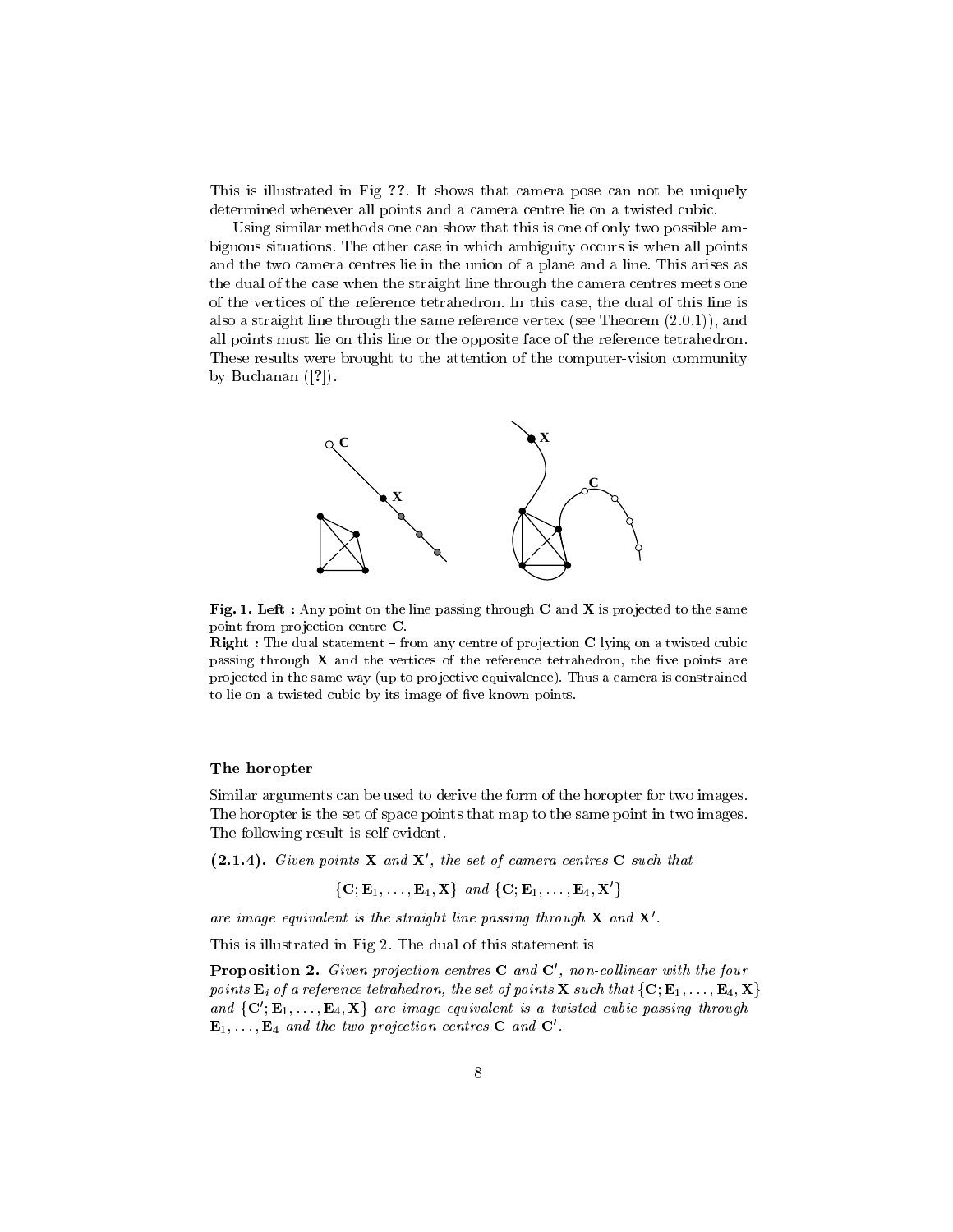

Fig. 2. Left : From any centre of projection  $\mathbf{C}, \mathbf{C}, \ldots$  lying on the line passing through  $\boldsymbol{\Lambda}$  and  $\boldsymbol{\Lambda}$ , the points  $\boldsymbol{\Lambda}$  and  $\boldsymbol{\Lambda}$  are projected to the same ray. That is,  $\{C; E_i, \boldsymbol{\Lambda}\}$  is image-equivalent to  $\{C; E_i, X'\}$  for all C on the line.

 $\boldsymbol{\kappa}$ ight : The dual statement  $\boldsymbol{\kappa}$  all points on the twisted cubic passing through  $\boldsymbol{\kappa}$  and  ${\bf C}$  and the vertices of the reference tetrahedron are projected in the same way relative to the two projection centres. That is,  $\{C; E_i, X\}$  is image-equivalent to  $\{C'; E_i, X\}$ for all  $X$  on the twisted cubic. This curve is called the *horopter* for the two centres of pro jection.

Note in both these examples how the use of duality has taken intuitively obvious statements concerning pro jections of points collinear points and derived a result somewhat less obvious about points lying on a twisted cubic.

#### Two-view ambiguity

The basic (well known) result about critical surfaces from two views may be stated as follows.

**Theorem (2.1.5).** A configuration  $\{C_1, C_2, \mathbf{A}_1, \ldots, \mathbf{A}_n\}$  of two camera centres and  $n$  points allows an alternative reconstruction if and only if both camera centres  $C_1, C_2$  and all the points  $X_j$  lie on a ruled quadric surface. Furthermore, when an alternative reconstruction exists, then there will always exist a third distinct reconstruction.

One may write down the dual statement straight away as follows.

**Theorem (2.1.6).** A configuration  $\{C_1,\ldots,C_n,\mathbf{\Lambda}\}\cup\{S_1,\ldots,\mathbf{\Lambda}\}\$  by any number of cameras and six points allows an alternative reconstruction if and only if all camera centres  $C_1,\ldots,C_n$  and all the points  $X_1, X_6$  lie on a ruled quadric surface. Furthermore, when an alternative reconstruction exists, then there will always exist a third distinct reconstruction.

This result was proven in [?]. Observe that in this dual statement, the value of n is not the same as the value of n in Theorem  $(2.1.5)$ . Indeed, in the transition to the dual result, four of the original n points  $X_i$  are selected as the reference tetrahedron, and remain points. The remaining  $n - 4$  points become camera centres. The two original camera centres become points, making six points in total. The ruled quadric becomes a ruled quadric according to Theorem ??.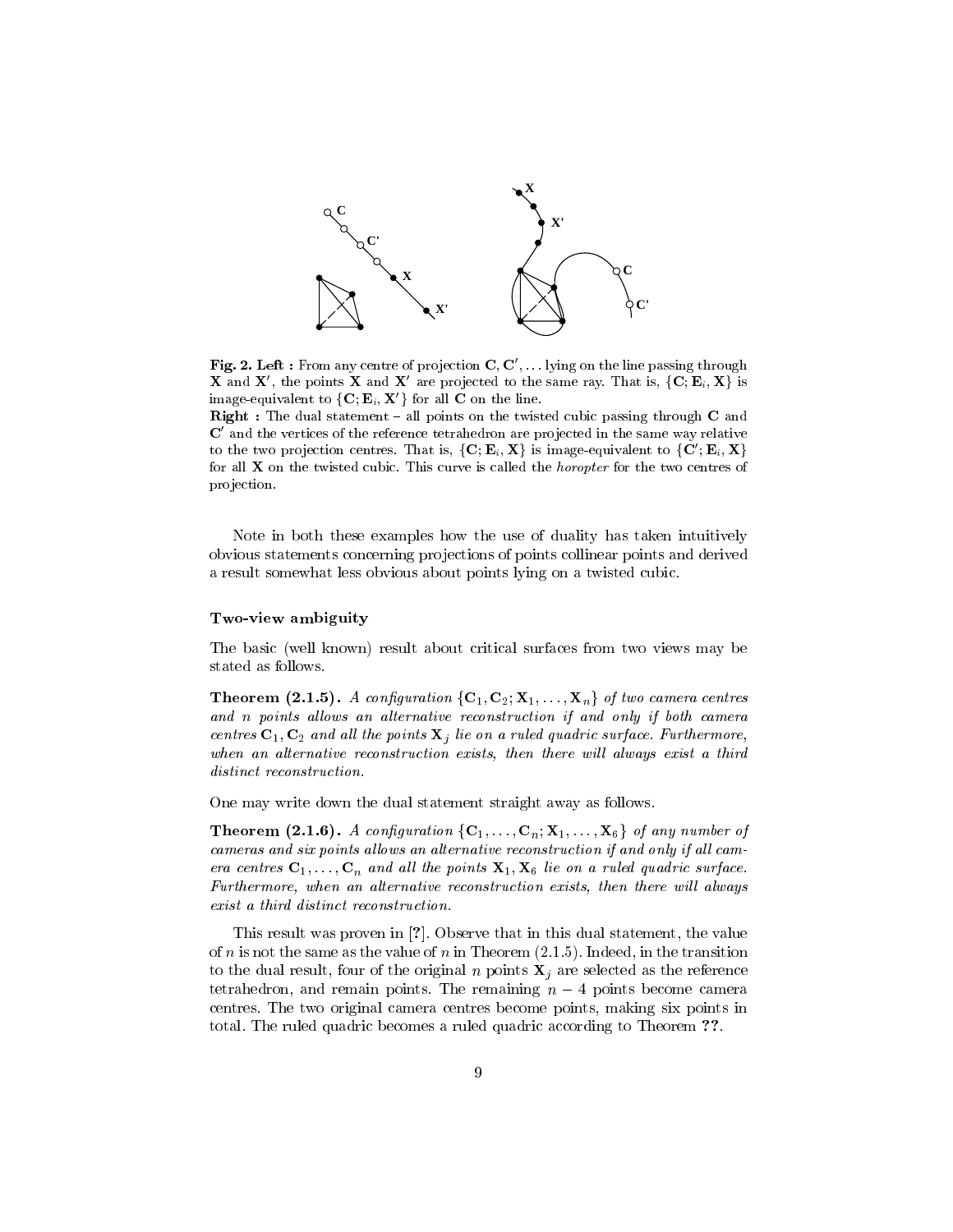The minimum interesting case of Theorem  $(2.1.6)$  is when  $n = 3$ , as studied in [?]. In this case one has nine points in total (three cameras and six points). One can construct a quadric surface passing through these nine points ( a quadric is defined by nine points). If the quadric is a ruled quadric (a hyperboloid of one sheet in the non-degenerate case), then there are three possible distinct reconstructions. Otherwise the reconstruction is unique.

#### 3 Dual Algorithms

The method of duality will now be given for deriving a dual algorithm from a given algorithm. Specically, it will be shown that if one has an algorithm for doing projective reconstruction from n views of  $m + 4$  points, then there is an algorithm for doing projective reconstruction from  $m$  views of  $n + 4$  points. This result, observed by Carlsson [?], will be made specic by explicitly describing the steps of the dual algorithm.

We consider a projective reconstruction problem, which will be referred to as  $P(m, n)$ . It is the problem of doing reconstruction from m views of n points. We denote image points by  $\mathbf{x}_i$ , which represents the image of the j-th object <u>je za obrazovanje predsjednje predsjednje predsjednje predsjednje predsjednje predsjednje predsjednje predsje</u> space point in the i-th view. Thus, the upper index indicates the view number, and the lower muex represents the point number. Such a set of points  $\{ \mathbf{x}_i \}$  is called **realizable** if there are a set of camera matrices  $P<sup>i</sup>$  and a set of 3D points  $\mathbf{x}_j$  such that  $\mathbf{x}_j = \mathbf{r} \cdot \mathbf{x}_j$ . The projective reconstruction problem  $P(m, n)$  is that of finding such camera matrices Pi and points  $\mathbf{x}_j$  given a realizable set  $\{ \mathbf{x}_i \}$  for  $m$  views of  $n$  points.

Let  $\mathcal{A}(n, m+4)$  represent an algorithm for solving the projective reconstruction problem  $\mathcal{P}(n, m+4)$ . An algorithm will now be exhibited for solving the projective reconstruction  $P(m, n+4)$ . This algorithm will be denoted  $A^-(m, n+4)$ , the dual of the algorithm  $\mathcal{A}(n, m + 4)$ .

Initially, the steps of the algorithm will be given without proof. In addition, difficulties will be glossed over so as to give the general idea without getting bogged down in details. In the description of this algorithm it is important to keep track of the range of the indices, and whether they index the cameras or the points. Thus, the following may help to keep track.

- { Upper indices represent the view number.
- { Lower indices represent the point number.
- $\alpha$   $\alpha$  is a set of  $\alpha$  is the mass of  $\alpha$
- $j$  ranges in the  $i$  to  $i$ .
- $k$  remains  $k$  . The  $k$  to  $\mathbf{r}$ .

### The dual algorithm

Given an algorithm  $A(n, m+4)$  the goal is to exhibit a qual algorithm  $A^-(m, n+1)$ 4).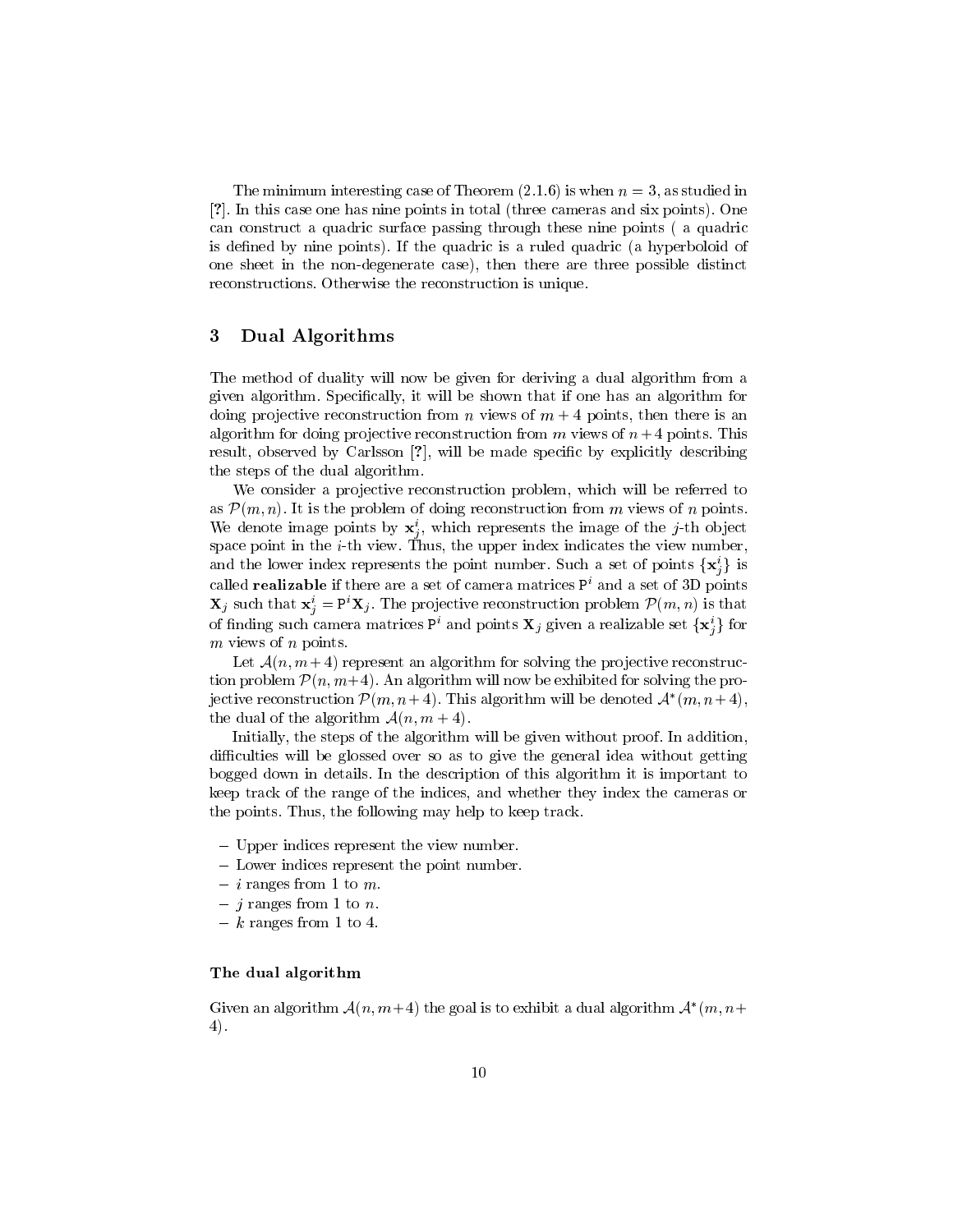#### Input:

The input to the algorithm  $A$   $(m, n + 4)$  consists of a realizable set of  $n + 4$ points seen in  $m$  views. This set of points can be arranged in a table as in Fig  $3$ (left).



**Fig. 3. Left :** Input to algorithm  $\mathcal{A}$  (m, n + 4) Right : Input data after transformation.

In this table, the points  ${\bf x}_{n+k}$  are separated from the other points  ${\bf x}_j$ , since they will receive special treatment.

#### Step 1 : Transform.

The first step is to compute for each i, a transformation  $T<sup>i</sup>$  that map the points  $\mathbf{x}_{n+k}^{\dagger}$ ,  $\kappa = 1,\ldots,4$  to the points  $\mathbf{e}_k$  of a canonical basis for projective *z*-space  $P^+$ . The transformation T is applied also to each of the points  $\mathbf{x}_j^+$  to produce transformed points  $\mathbf{x}_j = \mathbf{r} \mathbf{x}_j$ . The result is the transformed point array shown in Fig 3(right). A dierent transformation Ti is computed and applied to each column of the array, as indicated.

### Step 2 : Transpose.

The last four rows of the array are dropped, and the remaining block of the array is transposed. One defines  $\mathbf{x}^i_i = \mathbf{x}^{i}_j$ . At the same time, one does a mental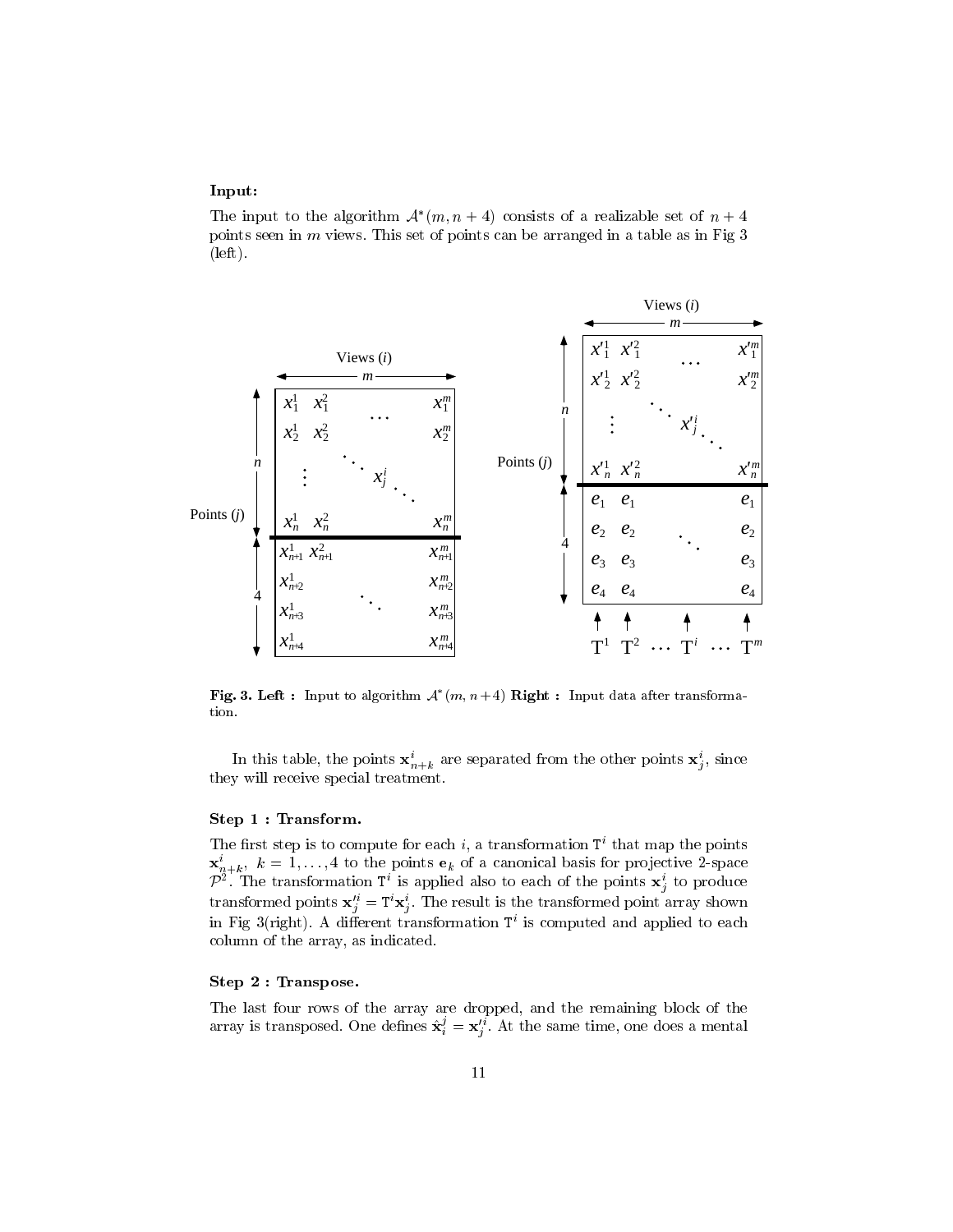switch of points and views. Thus the point  $\mathbf{x}^{\prime}_i$  is now conceived as being the image of the j-th point in the i-th view, whereas the point  $\mathbf{x}_i^+$  was the image of the *i*-th point in the *j*-th view. What is happening here effectively is that one is swapping the roles of points and cameras  $-$  the basic concept behind Carlsson duality expressed by (3). The resulting transposed array is shown in Fig 4(left).



Fig. 4. Left : Transposed data. Left : Transposed data extended by addition of extra points.

#### Step 3 : Extend.

The array of points is now extended by the addition of four extra rows containing points  $e_k$  in all positions of the  $(m + k)$ -th row of the array, as shown in Fig  $4$ (right).

#### Step 4 : Solve.

The array of points resulting from the last step has  $m + 4$  rows and n columns, and may be regarded as the positions of  $m+4$  points seen in n views. As such, it is a candidate for solution by the algorithm  $\mathcal{A}(n, m+4)$ , which we have assumed is given. Essential here is that the points in the array form a realizable set of point correspondences. Justication of this is deferred for now. The result of the In addition, corresponding to the last four rows of the array, there are points In addition, corresponding to the last four rows of the array, there are points and points  $\mathbf{X}_i$  such that  $\hat{\mathbf{x}}_i^j = \mathbf{P}^{\prime} \mathbf{X}_i$ .  $\mathbf{X}_{m+k}$  such that  $\mathbf{e}_k = \mathbf{P}' \mathbf{X}_{m+k}$  for all j.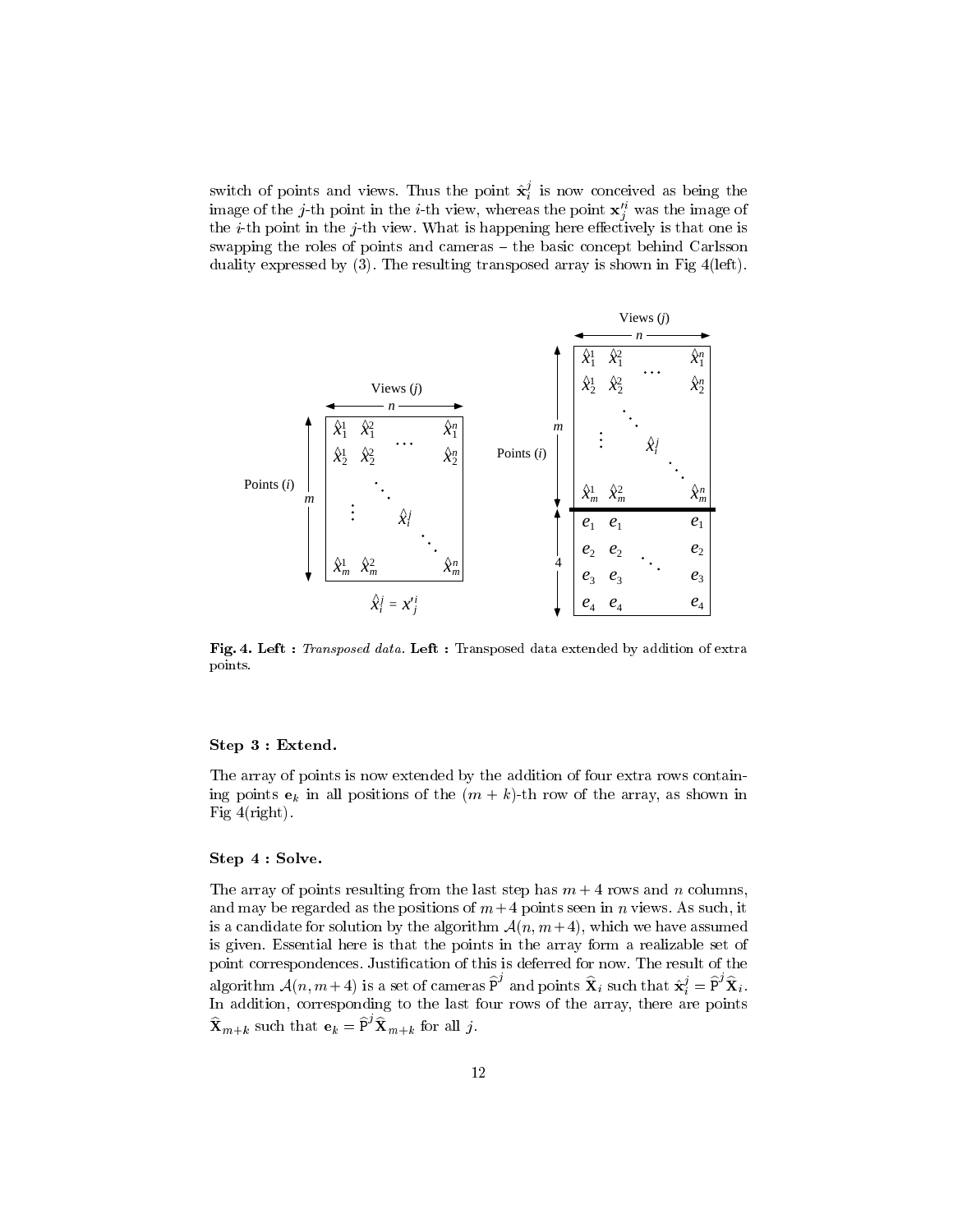#### Step 5 : 3D transform.

Since the reconstruction obtained in the last step is a projective reconstruction, one may transform it (equivalently, choose a projective coordinate frame) such  $\mathcal{P}^3$ . The only requirement is that the points  $\mathbf{\hat{X}}_{m+k}$  obtained in the projective reconstruction not be coplanar. This assumption is validated later.

At this point, one sees that  $\mathbf{e}_k = \mathbf{P}' \mathbf{X}_{m+k} = \mathbf{P}' \mathbf{E}_k$ . From this it follows that  $P'$  has the special form

$$
\widehat{P}^j = \begin{bmatrix} a^j & d^j \\ b^j & d^j \\ c^j & d^j \end{bmatrix} . \tag{4}
$$

#### Step 6 : Dualize.

Let  $\mathbf{X}_i = (X_i, Y_i, Z_i, T_i)^\top$ , and P<sup>o</sup> be as given in (4). Now define points  $\mathbf{X}_j = (x_i, Y_i, T_i)^\top$  $(a^j, b^j, c^j, a^j)$  and cameras

$$
\mathrm{P}'^i = \begin{bmatrix} \mathrm{X}_i & \mathrm{T}_i \\ & \mathrm{Y}_i & \mathrm{T}_i \\ & & \mathrm{Z}_i & \mathrm{T}_i \end{bmatrix} \enspace .
$$

Then one verifies that

$$
P'^{i} \mathbf{X}_{j} = (X_{i} a^{j} + T_{i} d^{j}, Y_{i} b^{j} + T_{i} d^{j}, Z_{i} c^{j} + T_{i} d^{j})^{\top}
$$
  
=  $\widehat{P}^{j} \widehat{\mathbf{X}}_{i}$   
=  $\widehat{\mathbf{x}}_{i}^{j}$   
=  $\mathbf{x}_{j}^{i}$ .

If in addition, one defines  $\mathbf{X}_{n+k} = \mathbf{E}_k$  for  $k = 1, \ldots, 4$ , then  $P'^{i} \mathbf{X}_{n+k} = \mathbf{e}_k$ . It is then evident that the cameras  $P^{i}$  and points  $X_j$  and  $X_{n+k}$  form a projective reconstruction of the transformed data array obtained in Step 1 of this algorithm.

## Step 7 : Reverse transform.

Finally, defining  $P^+ = (T^+)^+P^-$ , and with the points  $\mathbf{X}_i$  and  $\mathbf{X}_{n+k}$  obtained in the previous step, one has a projective reconstruction of the original data. Indeed, one verifies

$$
P^i \mathbf{X}_j = (T^i)^{-1} P'^i \mathbf{X}_j = (T^i)^{-1} \mathbf{x}_j'^i = \mathbf{x}_j^i
$$

This completes the description of the algorithm. One can see that it takes place in various stages.

1. In Step 1, the data is transformed into canonical image reference frames based on the selection of 4 distinguished points.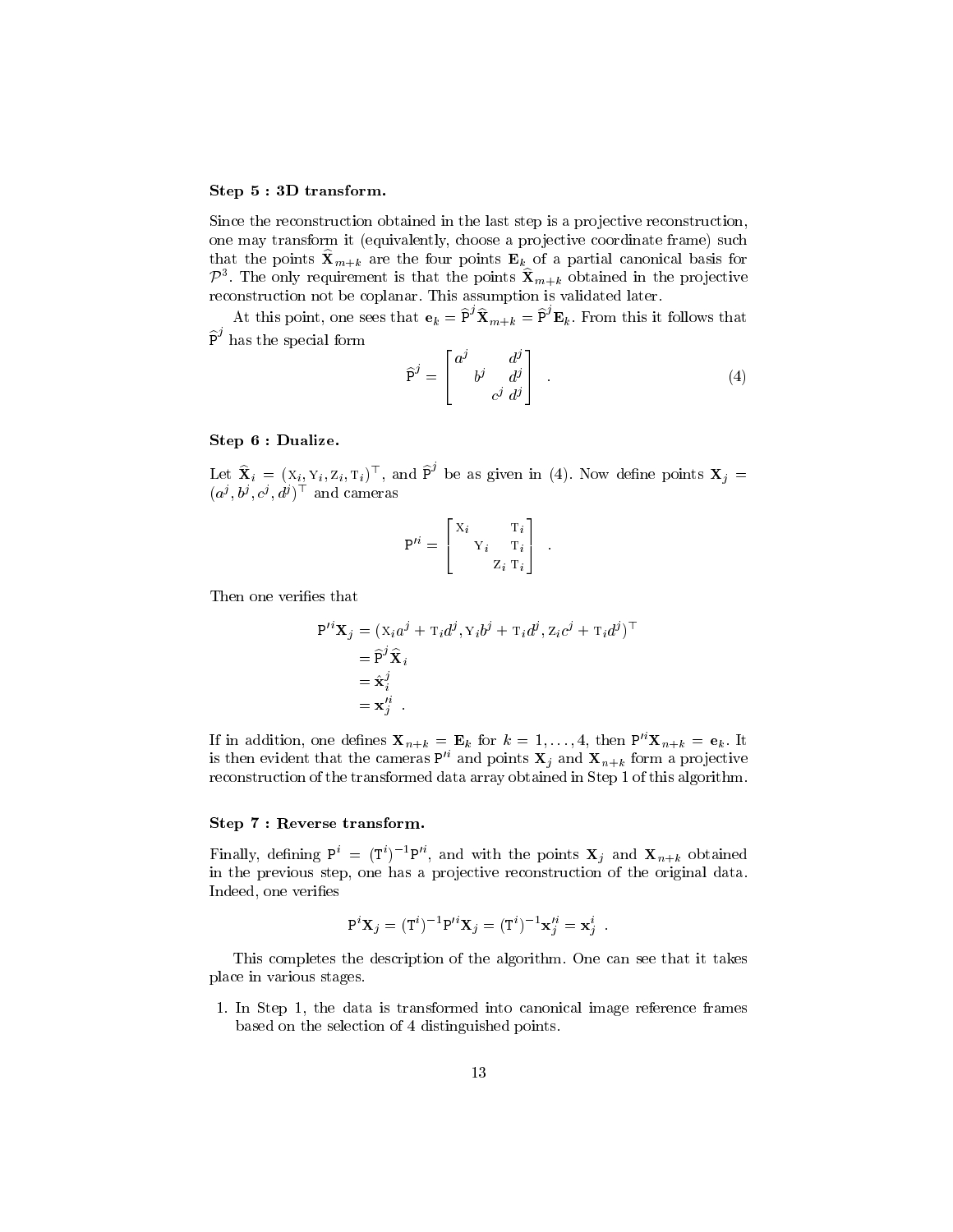- 2. In Steps 2 and 3 the problem is mapped into the dual domain, resulting in a dual problem  $\mathcal{P}(n, m + 4)$ .
- 3. The dual problem is solved in step 4 and 5.
- 4. Step 6 maps the solution back into the original domain.
- 5. Step 7 undoes the effects of the initial transformation.

#### 3.1Justication of the algorithm.

To justify this algorithm, one needs to be sure that at Step 4 there indeed exists a solution to the transformed problem. Before considering this, it is necessary to explain the purpose of Step 3, which extends the data by the addition of rows of image points  $e_k$ , and Step 5, which transforms the arbitrary projective solution to one in which four points are equal to the 3D basis points  $\mathbf{E}_k$ .

The purpose of these steps is to ensure that one obtains a solution to the which the camera matrix is parametrized by only 4 values. The dual algorithm the special form given by (4) in is described in this manner so that it will work with any algorithm  $\mathcal{A}(n, m + 4)$ whatever. However, both Steps 3 and 5 may be eliminated if the known algorithm  $\mathcal{A}(n, m+4)$  has the capability of enforcing this constraint on the camera matrices directly. Algorithms based on the fundamental matrix, trifocal or quadrifocal tensors may easily be modified in this way, as will be seen.

*trix*, we call any reconstruction in which each camera matrix is of this form a  $\degree$  of the form (4) is called a *reduced camera ma*reduced reconstruction. Not all sets of realizable point correspondences allow a reduced reconstruction, however, the following result characterizes sets of point correspondences that do have this property.

(3.1.7). A set of image points  $\{X_i: i = 1, \ldots, m; j = 1, \ldots, n\}$  permits a <sup>j</sup> reduced reconstruction if and only if it may be augmented with supplementary correspondences  $\mathbf{x}_{n+k}^i = \mathbf{e}_k$  for  $k = 1, \ldots, 4$  such that

- 1. The total set of image correspondences is realizable, and
- 2. The reconstructed points  $X_{n+k}$  corresponding to the supplementary image correspondences are non-coplanar.

Proof. The proof is straight-forward enough. Suppose the set permits a reduced reconstruction, and let  $P^i$  be the set of reduced camera matrices. Let points  $\mathbf{X}_{n+k} = \mathbf{E}_k$  for  $k = 1, \ldots, 4$  be projected into the m images. The projections are  $\mathbf{x}_{n+k}^i = P^i \mathbf{X}_{n+k} = P^i \mathbf{E}_k = \mathbf{e}_k$  for all i.

Conversely, suppose the augmented set of points are realizable and the points  $\mathbf{X}_{n+k}$  are non-coplanar. In this case, a projective basis may be chosen such that  $\mathbf{X}_{n+k} = \mathbf{E}_k$ . Then for each view, one has  $\mathbf{e}_k = P^i \mathbf{E}_k$  for all k. From this it follows that each  $P^i$  has the desired form (4).

One other remark must be made before proving the correctness of the algorithm.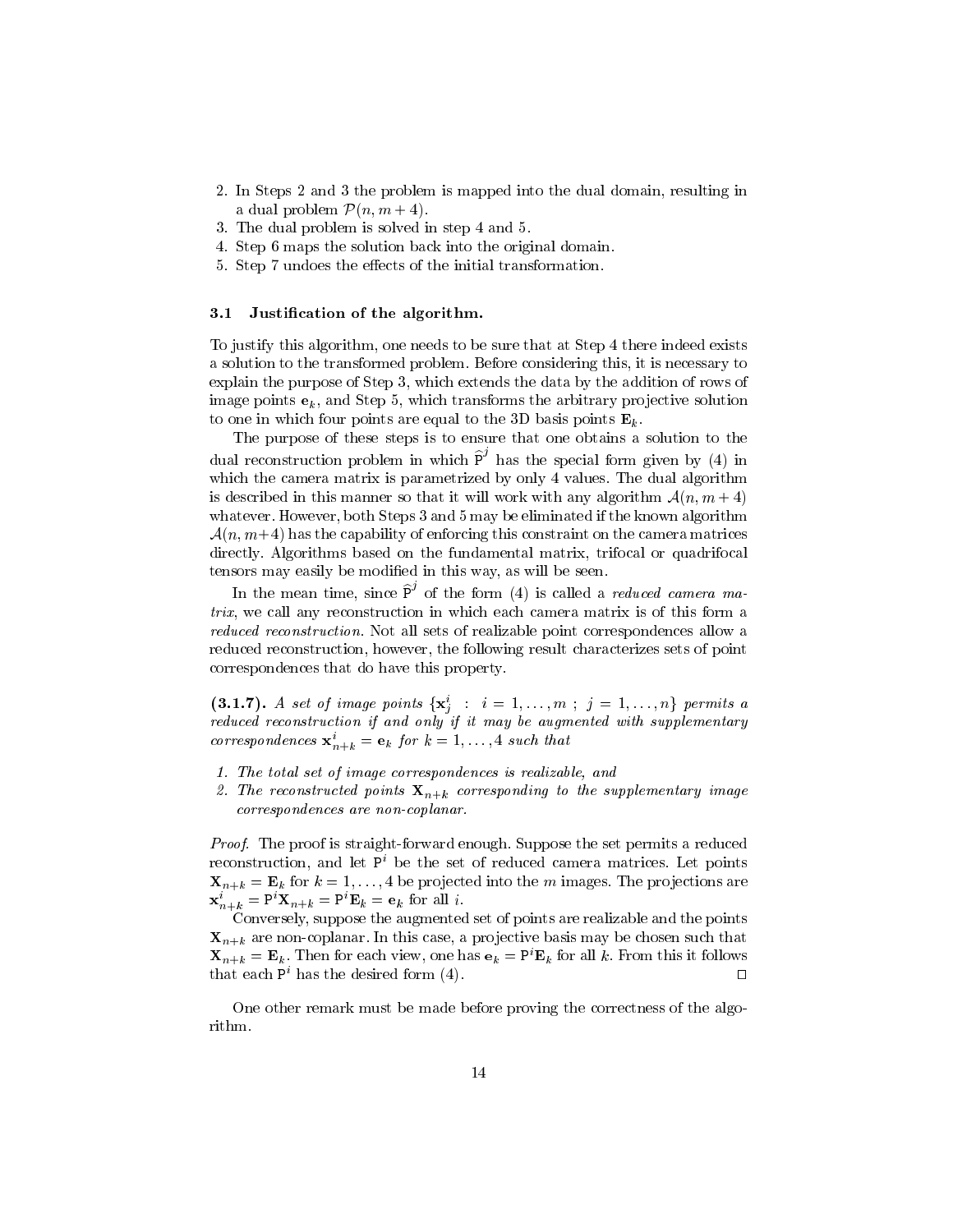(3.1.8). If a set of image points  $\{X_j : i = 1,\ldots,m; j = 1,\ldots,n\}$  permits a reduced reconstruction then so does the transposed set  $\{ {\bf x}^s_i ~:~ j = 1, \ldots, n ~; ~ i = 1, \ldots, n \}$  $1,\ldots,m\}$  where  $\mathbf{x}^{\omega}_i = \mathbf{x}^{\omega}_j$  for all  $i$  and  $j$ .

This is the basic duality property, effectively proven by the construction given in Step 6 of the algorithm above. Now it is possible to prove the correctness of the algorithm.

**Proposition 3.** Let  $\mathbf{x}_i$  and  $\mathbf{x}_{n+k}$  as in Fig  $::$  be a set of realizable image point correspondences, and suppose

1. for each i, the four points  $\mathbf{x}_{n+k}^i$  are non-collinear, and

2. the four points  $X_{n+k}$  in a projective reconstruction are non-coplanar.

Then the algorithm of section ?? will succeed.

*Proof.* Because of the first condition of the theorem, transformations  $T^i$  exist for each  $i$ , transforming the input data to the form shown in Fig ??. This transformed data is also realizable, since the transformed data differ only by a projective transformation of the image.

Now, according to (  $(3.1.7)$ ) applied to Fig  $\mathcal{V};$  the correspondences  $\mathbf{x}_j$  admit a reduced realization. By  $(3.1.8)$  the transposed data Fig ?? also admits a reduced realization. Applying  $( (3.1.7) )$  once more shows that the extended data Fig ?? is realizable, Furthermore, the points  $\mathbf{X}_{m+k}$  are non-coplanar, and so Step 5 is valid. The subsequent steps 6 and 7 go forward without problems.  $\Box$ 

### 4 Refinements to the dual algorithm

The dual algorithm as presented above gives a way of dualizing any given projective reconstruction algorithm. The main weakness of this approach is that it ignores possible noise in the measurements. Noise ought to be considered at several points.

#### Direct enforcement of reduced reconstruction.

Steps 3 and 5 of the algorithm are used to make sure that the camera matrices in the computed reconstruction are of the form (4). The trouble with this is that the points  $\mathbf{x}^*_{m+k} = \mathbf{e}_k$  are treated as any other point in the reconstruction. In the presence of noise, most algorithms, such as those based on multifocal tensors find reconstructions for which the input point correspondences are only approximately satisfied, to the extent that is possible given the level of noise. However, in order that the camera matrices should be of the correct form, it is necessary that the correspondences  $\mathbf{x}^*_{m+k} = \mathbf{e}_k$  be satisfied exactly. Thus, these correspondences must be treated differently from the others.

Preferable would be to enforce the constraint that the camera matrices are of the form (4) directly. In the case where  $n = 2$  the algorithm  $\mathcal{A}(n, m + 4)$  used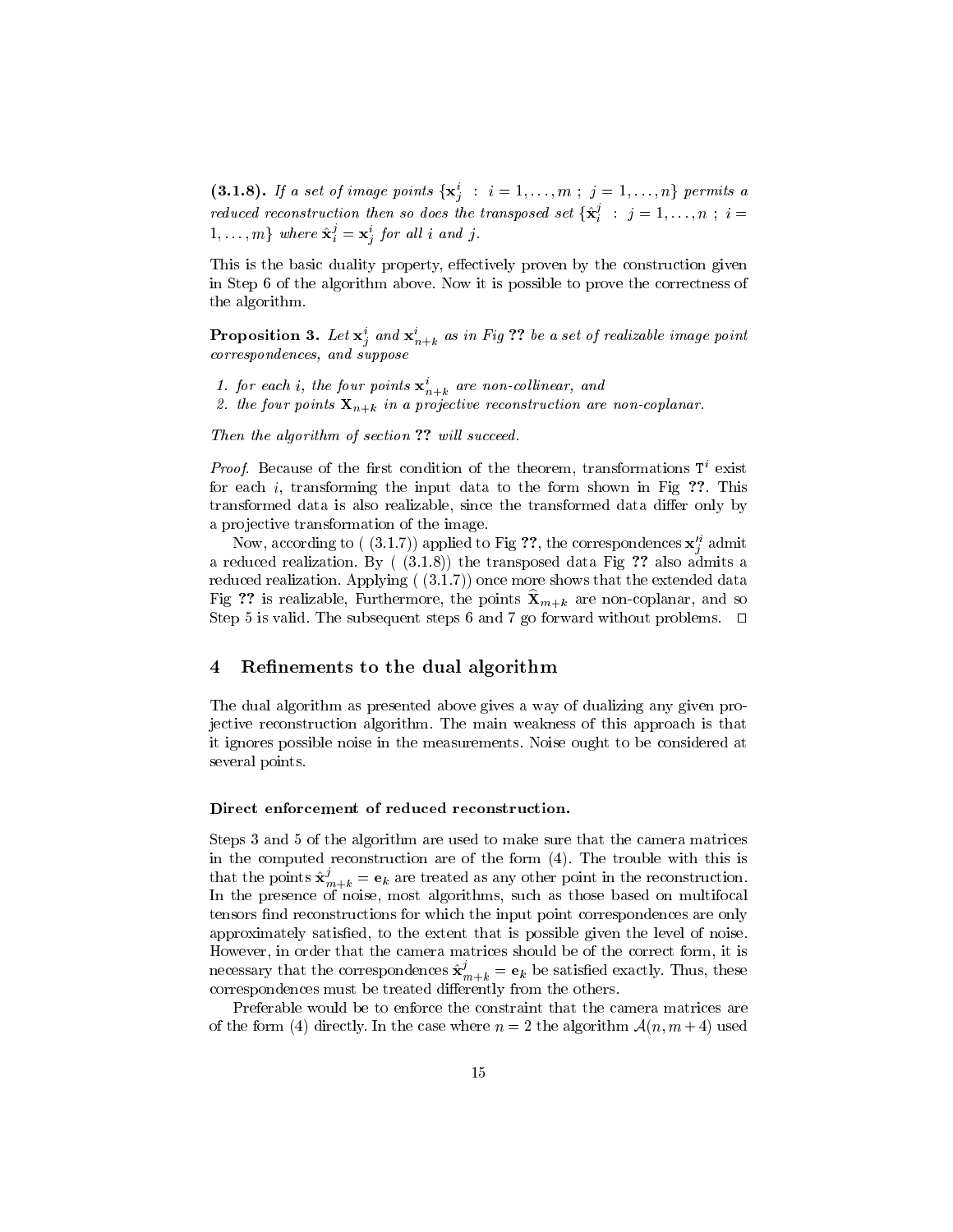to obtain the reconstruction in the dual domain may be the 8-point algorithm. Apart from assuming that each of the camera matrices is reduced, one may this case with  $\hat{P}^2$  given as in (4) one computes that the fundamental matrix has  $=$   $|I \,|$  0. In the form (up to a scale factor)

$$
\widehat{\mathbf{F}} = \widehat{\mathbf{P}}^2 = \begin{bmatrix} 0 & -b & c \\ a & 0 & -c \\ -a & b & 0 \end{bmatrix}
$$
 (5)

The 8-point algorithm may easily be modified so that the computed fundamental matrix has this form. The retrieval of the reduced camera matrix  $P$  from (5) is then trivial.

In the case where  $n = 3$ , one may use an algorithm based on the trifocal tensor. For three general camera matrices  $|1 \,|\, 0|$ ,  $A = |a_i'|$  and  $B = |b_i''|$  the  $\mathbb{R}$  formulate formula formula tensor was given  $\mathbb{R}$  to the  $\mathbb{R}$  of  $\mathbb{R}$  be the set

$$
T_i^{jk} = a_i^j b_4^k - a_4^j b_i^k \tag{6}
$$

for  $1 \leq i, j, k \leq 3$ . Translated into the notation of the present paper and applied that  $d^1 = d^2 = 1$ ) one sees that there are only 15 non-zero entries of  $T_i^k$  and  $I = |I| 0$ , P and P of the form (4) (and assuming these entries of  $T_i^{\omega}$  are linear in terms of the values  $a^{\epsilon}, b^{\epsilon}$  and  $c^{\epsilon}$  for  $i = 2, 3$ . Thus, one may solve linearly for the  $T_i^*$  corresponding to reduced camera matrices, and in fact find the entries of the reduced camera matrices linearly.

#### The transformations Ti

The most serious difficulty is finding a well-performing algorithm using this dualization scheme to reduce to a known algorithm is how to handle the transformations Ti . Application of pro jective transformations to the image data has the effect of distorting any noise distribution that may apply to the data. The problem also exists of choosing four points that are non-collinear in any of the images. If the points are close to collinear in any of the images, then the projective transformation applied to the image in Step 1 of the algorithm may entail extreme distortion of the image. In the algorithm discussed in [?] for computing the quadrifocal tensor, this sort of distortion was shown to degrade performance of the algorithm severely.

## 5 Experimental performance

Algorithms based on the fundamental matrix (the 8-point algorithm) for two views and the trifocal tensor (three views) were dualized, resulting in algorithms for 6 or 7 points in any number of views. The results of these tests were reported